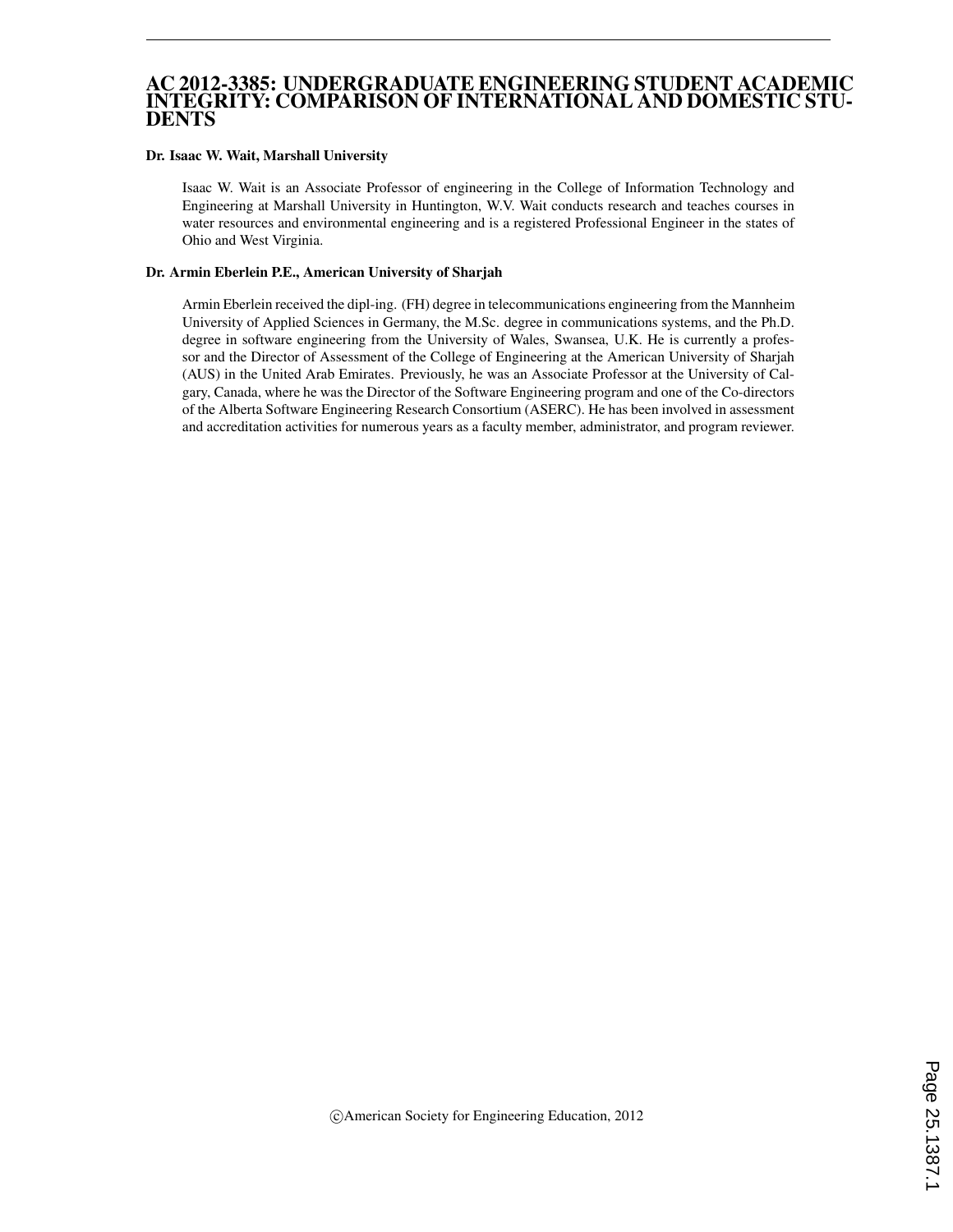# Undergraduate Engineering Student Academic Integrity: Comparison of International and Domestic Students

## **Abstract**

A survey about academic integrity issues was administered to 473 undergraduate engineering students from 12 universities in the United States and 6 universities outside of the United States. The survey posed questions about students' opinion of what types of actions do or do not constitute cheating, about student motivations for cheating or not cheating, student perceptions of how frequently their peers engage in academically dishonest activities, perception of faculty efforts to inhibit and punish cheating, and the degree to which students themselves (or external forces) should be held responsible for academically dishonest behavior when it occurs. Comparisons of proportions were conducted to identify statistically significant ( $\alpha$  = .05) differences in survey responses between domestic and international students.

Significant differences between the two populations were observed relative to the number of students who admit to cheating, the frequency with which they engage in academically dishonest behavior, student motivations for cheating, and student impression of how much their peers cheat.

## **Introduction**

Academic integrity has received increasing attention in the last decade. Numerous studies have looked at the definition of plagiarism, its perception by students, its extent and different ways of dealing with it. [1] provides an extensive review of the literature. However, most research in this area has focused on North America. In fact, 93% of the member institutions listed on the website [2] of the International Center of Academic Integrity are based in North America according to a count in early 2012. At the same time, the Asia Pacific Forum on Educational Integrity had a total of only seven members [3].

Universities around the globe have introduced honor codes to teach students about integrity and to help prevent violations from occurring [4]. Even though the increasing ease of copying through access to digital sources may make plagiarism more tempting, it is critical for students to clearly understand faculty and institutional expectations, especially as increased globalization results in a more diverse perception of what constitutes academic integrity.

Many established Western universities are involved in the development of campuses abroad, but there has been limited research about potential differences in student attitudes towards cheating and other academic integrity issues. The goal of some of these campuses is to establish curricula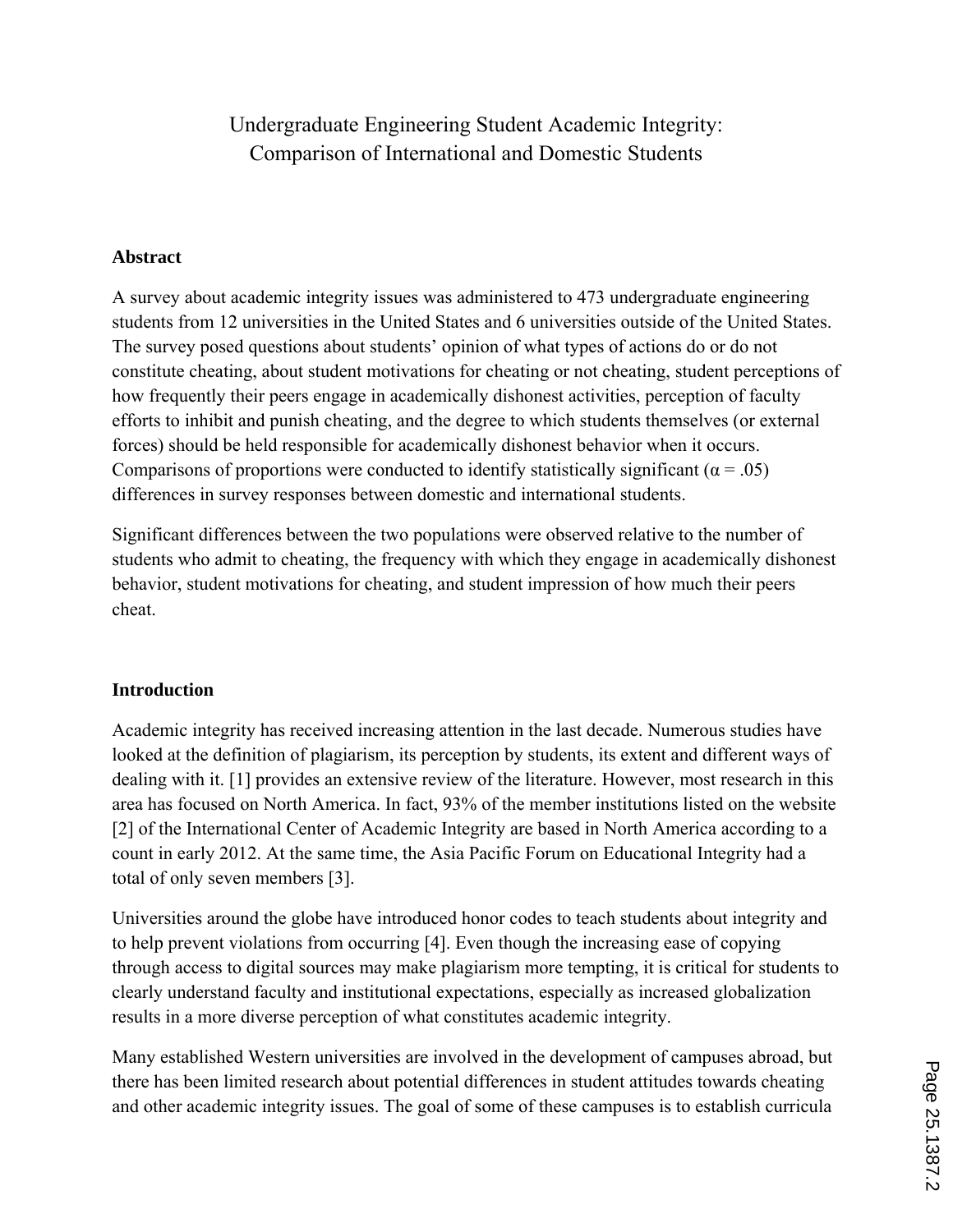and academic standards equivalent to those found on Western campuses. The internationalization of higher education, including students and faculty members, is a factor that makes it important to consider potential variations in perception with respect to the importance and impact of issues related to academic integrity.

This study investigates student attitudes about academic integrity, including a comparison of results from students from different countries and differences in perception about what types of activities are considered academically dishonest. While the interpretation of the meaning of certain words used in the survey instrument may vary from individual respondent to respondent (e.g., what does it mean to have 'cheated' in high school?), by comparing the pooled responses from different groups, it is possible to characterize aggregate variations in perceptions and behaviors with respect to academic integrity.

Compared to other studies looking at the impact of diversity on academic integrity and how to adjust to greater diversity [5][6], this paper uses a survey instrument to measure actual student attitudes, behavior and perception. Although also using a survey, [7] focuses on marketing and business students and investigates one cultural dimension only: individualism vs. collectivism. [7] contains a valuable summary of the variables examined and the resulting findings of previous work on academic dishonesty across nations.

## **Study Approach and Methodology**

A 49-question survey was developed to assess student behavior, perception, and attitudes as related to academic integrity issues. This survey is provided in the Appendix, and was completed by 473 undergraduate engineering students. Responses from undergraduate engineering students located in the United States of America, hereafter referred to as the "USA" group (n=381) were compared to responses from countries outside of the United States, hereafter referred to as the "INTL" group, including students from Qatar (n=61), Oman (n=8), Australia  $(n=9)$ , the United Arab Emirates  $(n=8)$ , China  $(n=1)$ , (Ecuador n=1), Germany  $(n=1)$ , Lebanon  $(n=1)$ , Liberia  $(n=1)$ , and Yemen  $(n=1)$ . The INTL group included students from five different universities in the Middle East, and one university in Australia.

Questions were included in the survey to determine other basic demographic characteristics of survey respondents (e.g., gender, credit hours enrolled, year in school, whether they live in dorms, etc.). Analyses of group sub-populations are not reported in this paper, nor were responses screened from the USA or INTL groups to ensure identical sub-population profiles.

Proportions of students in each response category were compared for the USA group and INTL group to determine whether statistically significant differences existed in the percentage of students found in each category. A one-tailed Z-test was utilized to determine whether the percentage of international students in each response category were significantly greater than, or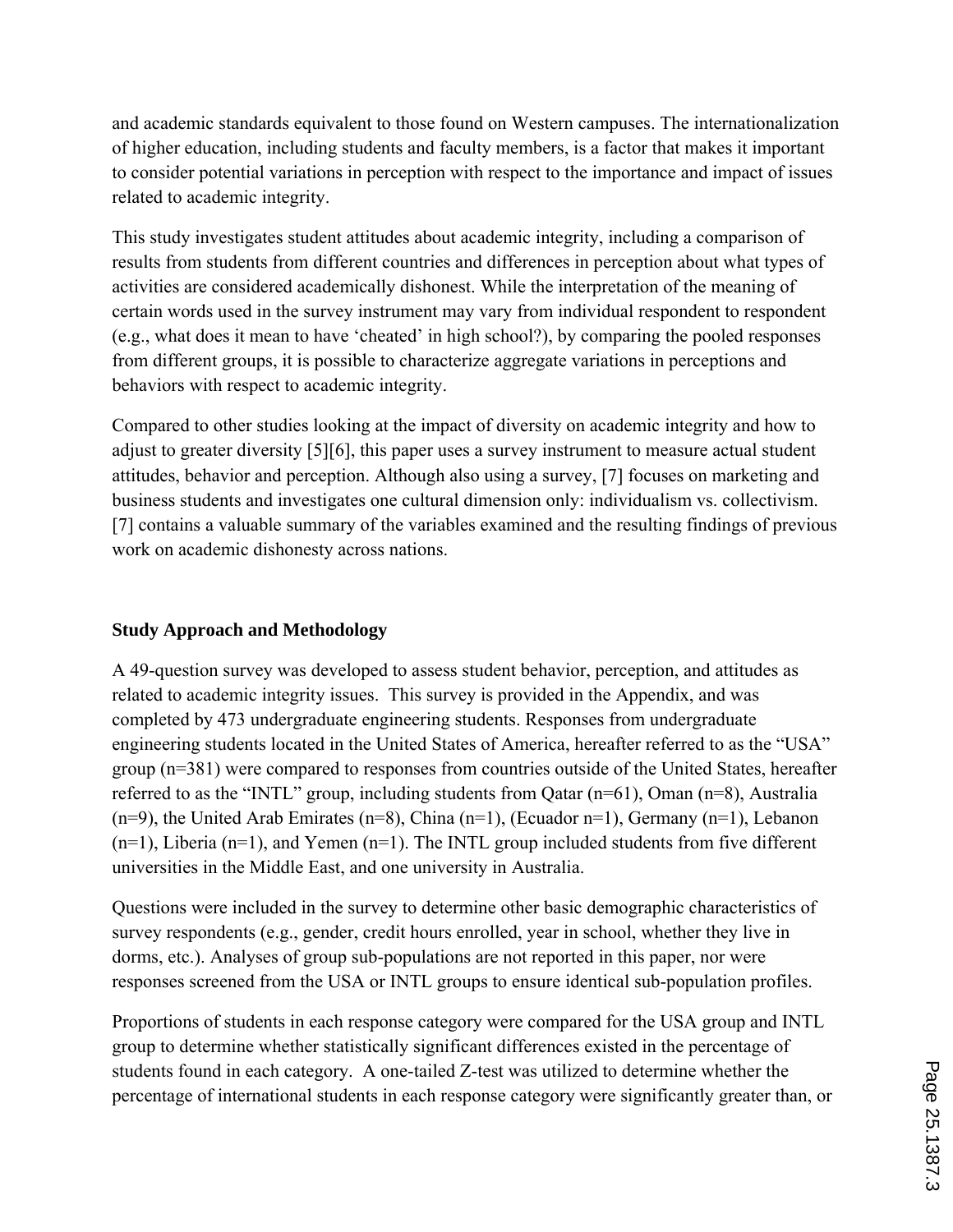less than, the percentage of USA students in the same category. Z-test statistic is calculated by first determining the Pooled Sample Proportion, PSP (Equation 1), then calculating the Standard Error, SE (Equation 2), and finally the Z-test Statistic, Z (Equation 3). P-value is calculated from the Z-test statistic assuming a normal distribution.

$$
PSP = \frac{P_1 n_1 + P_2 n_2}{n_1 + n_2}
$$
 (Equation 1)  

$$
SE = \sqrt{P(1 - P)\left(\frac{1}{n_1} + \frac{1}{n_2}\right)}
$$
 (Equation 2)  

$$
Z = \frac{P_1 - P_2}{SE}
$$
 (Equation 3)

where:

 $P_1$  = Sample proportion from population 1 (i.e., USA)  $P_2$  = Sample proportion from population 2 (i.e., INTL)  $n_1$  = Size of sample 1  $n_2$  = Size of sample 2

A 95% confidence level (i.e.,  $\alpha$  = .05) was selected such that when a significant difference of "Yes" is indicated, there is a 95% probability that it is correct to reject the null hypothesis that the two groups are the same – that the proportion of students in a certain response category is the same for both USA and International students. In other words, when a significant difference of "No" is indicated, this means that there is more than a 5% chance that a randomly-selected subset of population 2 would have the same response as population 1.

For survey responses that included continuous data, Z-test of a single mean (see Equation 4) was used to determine whether differences between USA and INTL were statistically significant.

$$
Z = \frac{\overline{x} - \mu}{\sigma / \sqrt{n}}
$$
 (Equation 4)

where:

 $\mu$  = Mean value of USA students  $\sigma_x$  = Standard deviation of USA students  $\bar{x}$  = Mean value of INTL students  $\sigma_{\bar{x}}$  = Standard deviation of INTL students  $N =$  Number of USA students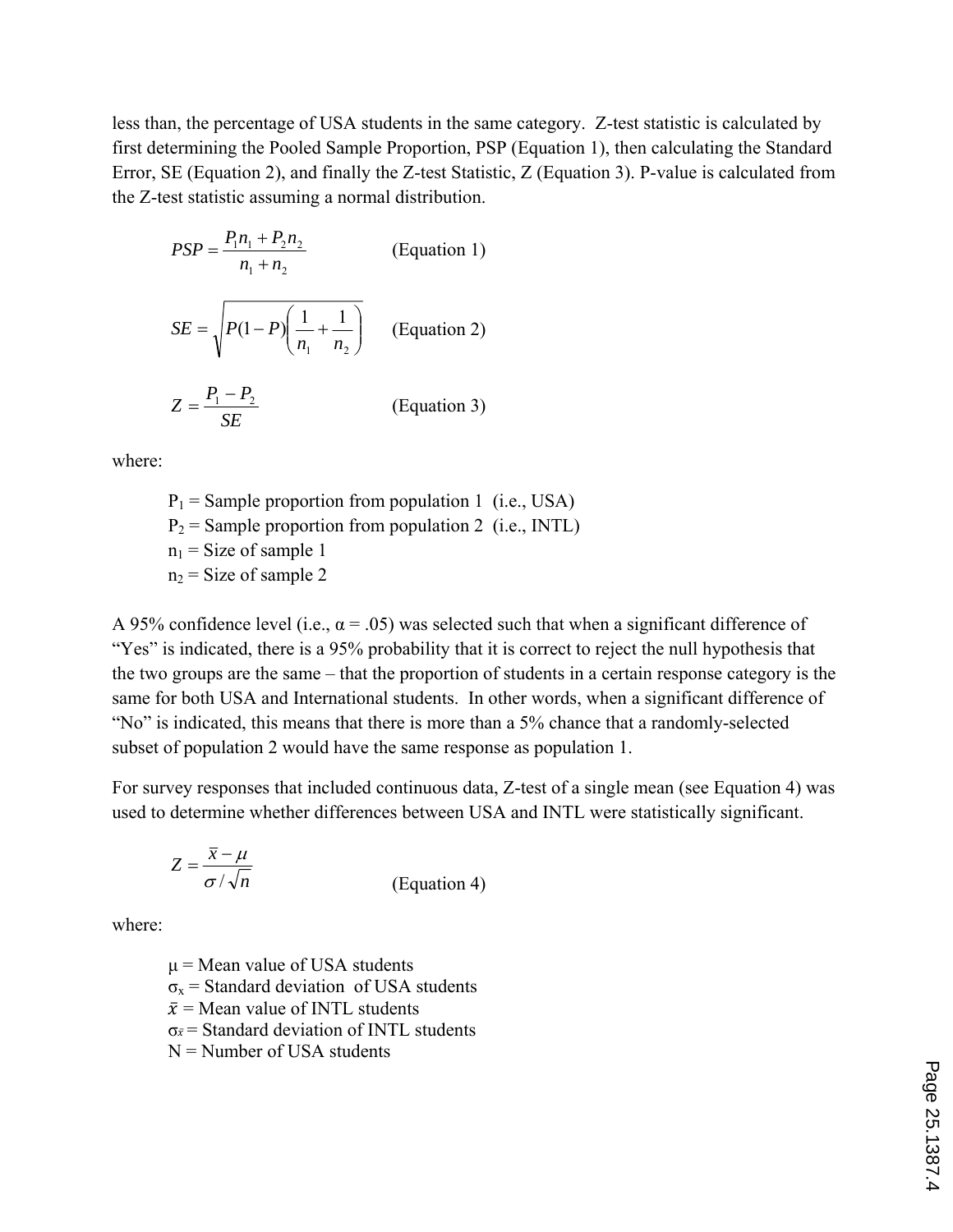Where statistically significant differences are identified, the analyses performed do not distinguish between whether the difference between the two groups in response to a certain survey question is because of a difference in student behavior, whether the difference is due to a difference in interpreting the meaning of words found in the survey question, or some combination of the two. In other words, while a statistically significant difference in response is identified for some questions, the source of or reason for this difference in response may not be clear. For example, 16.4% of the INTL group indicates that cheating at their university is done "openly," compared to only 7.0% of respondents from the USA group. This difference in proportions is statistically significant, but the analyses that have been performed do not address the degree to which the source of this difference may be due to an actual difference in behavior, a different understanding of certain words in the survey question (e.g., "openly", "cautiously", "conceal", etc.), or some other factor. Thus, from the standpoint of comparing two different populations, the applicability of some questions from this survey effort is to identify potential differences in perception, behavior, and/or understanding of issues related to academic integrity.

#### **Results and Discussion**

The collected responses to the survey were analyzed in order to generate comparisons of responses from undergraduate engineering students studying in the United States (USA) with the responses from undergraduate engineering students studying in countries outside the United States (INTL). Summaries of results with respect to student attitudes about academic integrity (Table 1), student perceptions (Table 2), and student behaviors (Table 3) are provided below. In Tables 1-3, "N" indicates the number of responses there were to a given question. Inasmuch as this paper represents an overview and first reporting of the results of this survey effort, not all of the survey results are presented or discussed in detail herein.

42.4 % of the USA students said that they "Never Cheat" (see Table 1, Q30), compared to 24.6% of INTL students. This equates to 57.6% of US engineering undergraduate students who admit to cheating, compared to 75.4% in the international group, a difference that is statistically significant. This same trend of elevated levels of cheating being present among international undergraduate engineering students is also visible in the response to the questions, "how often do you copy homework assignments?" and "how often do you cheat on exams" (see Table 3, Q24 & Q26). For USA students the average rate of homework copying that is reported is 9.1% of assignments, compared to 16.8% of assignments for international students, a difference that is statistically significant. Similarly, the rate of cheating on quizzes and exams is higher for international students (5.2% of the time) than US students (2.4% of the time). It is important to make the distinction between the percentage of students who admit to have cheated at some time during college (e.g., 75.4% of international students) and the *rate* of occurrence for behaviors that may be considered academically dishonest (e.g., on average international students indicate that they copy homework assignments 16.8% of the time).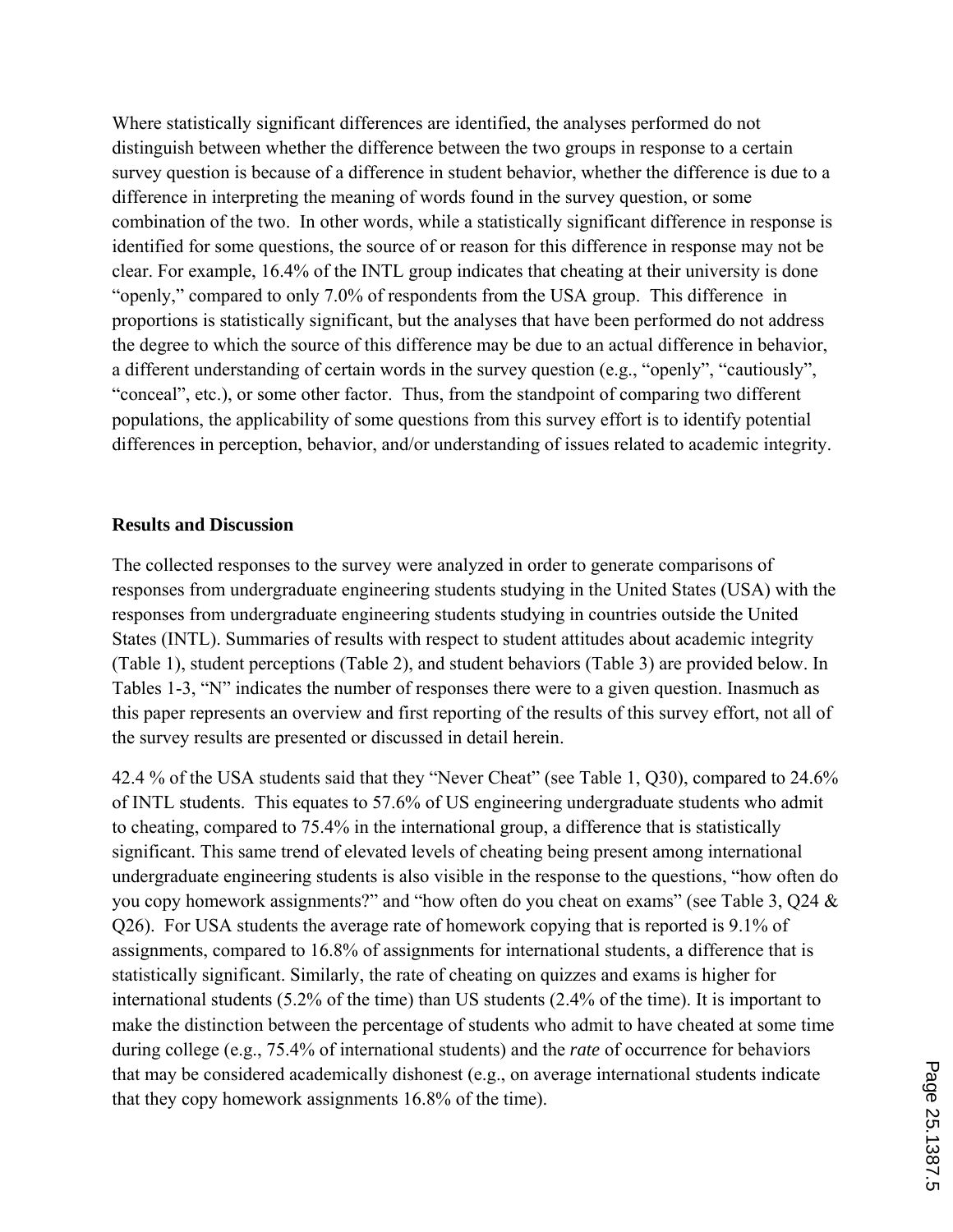| Question                                                                                 | Response <sup>1</sup>  |     | <b>USA</b>    |    | <b>INTL</b>   |      |                |
|------------------------------------------------------------------------------------------|------------------------|-----|---------------|----|---------------|------|----------------|
|                                                                                          |                        | N   | $\frac{0}{0}$ | N  | $\frac{0}{0}$ | n    | Sig. Diff      |
|                                                                                          | a) Time                | 335 | 46.6          | 69 | 68.1          | 0.00 | Yes            |
|                                                                                          | b) Material difficulty | 335 | 42.1          | 69 | 46.4          | 0.26 | N <sub>0</sub> |
| When you cheat, MOST OFTEN it is                                                         | c) Opportunity         | 335 | 3.9           | 69 | 4.3           | 0.44 | N <sub>0</sub> |
| because of<br>(select up to two):                                                        | d) Laziness            | 335 | 9.0           | 69 | 15.9          | 0.04 | Yes            |
|                                                                                          | e) Peer pressure       | 335 | 0.9           | 69 | 4.3           | 0.02 | Yes            |
| (Q30)                                                                                    | f) Unfair system       | 335 | 3.9           | 69 | 13.0          | 0.00 | Yes            |
|                                                                                          | g) I never cheat       | 335 | 42.4          | 69 | 24.6          | 0.00 | Yes            |
|                                                                                          | h) Other               | 335 | 7.5           | 69 | 5.8           | 0.31 | N <sub>0</sub> |
|                                                                                          | a) Money               | 342 | 2.3           | 72 | 0.0           | 0.10 | N <sub>0</sub> |
| If you help another student to cheat,                                                    | b) Feel obligated      | 342 | 15.5          | 72 | 40.3          | 0.00 | Yes            |
| what are the main motivations for                                                        | c) Friendship          | 342 | 45.9          | 72 | 62.5          | 0.01 | Yes            |
| $\frac{1}{2}$ doing so?                                                                  | d) Fear                | 342 | 1.8           | 72 | 12.5          | 0.00 | Yes            |
| (Select all that apply.)<br>(Q20)                                                        | e) Anger at professor  | 342 | 2.6           | 72 | 5.6           | 0.09 | N <sub>0</sub> |
|                                                                                          | f) Course unreasonable | 342 | 25.7          | 72 | 26.4          | 0.45 | N <sub>0</sub> |
|                                                                                          | g) Payback             | 342 | 26.3          | 72 | 31.9          | 0.17 | N <sub>0</sub> |
|                                                                                          | h) None                | 342 | 43.6          | 72 | 25.0          | 0.00 | Yes            |
| If you decide not to cheat, what are<br>the primary reasons?<br>(Select all that apply.) | 1) Religious           | 336 | 26.8          | 70 | 52.9          | 0.00 | Yes            |
|                                                                                          | 2) Fear of punishment  | 336 | 49.1          | 70 | 51.4          | 0.36 | N <sub>0</sub> |
|                                                                                          | 3) Against values      | 336 | 64.0          | 70 | 61.4          | 0.34 | N <sub>0</sub> |
|                                                                                          | 4) Harms learning      | 336 | 62.2          | 70 | 47.1          | 0.01 | Yes            |
| (Q33)                                                                                    | 5) No need to cheat    | 336 | 52.4          | 70 | 51.4          | 0.44 | N <sub>0</sub> |
|                                                                                          | 6) Other               | 336 | 5.7           | 70 | 4.3           | 0.32 | No             |

Table 1 - Comparison of student attitudes about academic integrity

 $<sup>1</sup>$ : Full response options are provided in the survey instrument included in the Appendix.</sup>

When asked about their motivations for cheating (Table 1, Q30), "Time" was the factor with the greatest number of responses among those who cheated in both groups. However, this was a factor for a significantly greater proportion of INTL students than for USA students (i.e., 68.1%) vs. 46.6%). Other statistically significant differences were in the number of INTL students indicating that "laziness" was a reason for their cheating (15.9% vs. 9.0%), and relatively elevated number of INTL students indicating that "peer pressure" (4.3% vs. 0.9%) or an "unfair system" (13.0% vs. 3.9%) was a primary motivator for cheating.

Resolving the student concerns that motivate cheating may be an effective measure at encouraging academic integrity; if INTL students feel disproportionately pressured with respect to the time that they have available for their school work, for example, academic advisors could take measures to reduce the number of credit hours that students enroll in to help ensure that they do not become overloaded, or instructors could reduce the workload in their courses. Similarly, departmental efforts to spread out the dates during which midterm exams are offered might work to alleviate the stressors that trigger academically dishonest activities.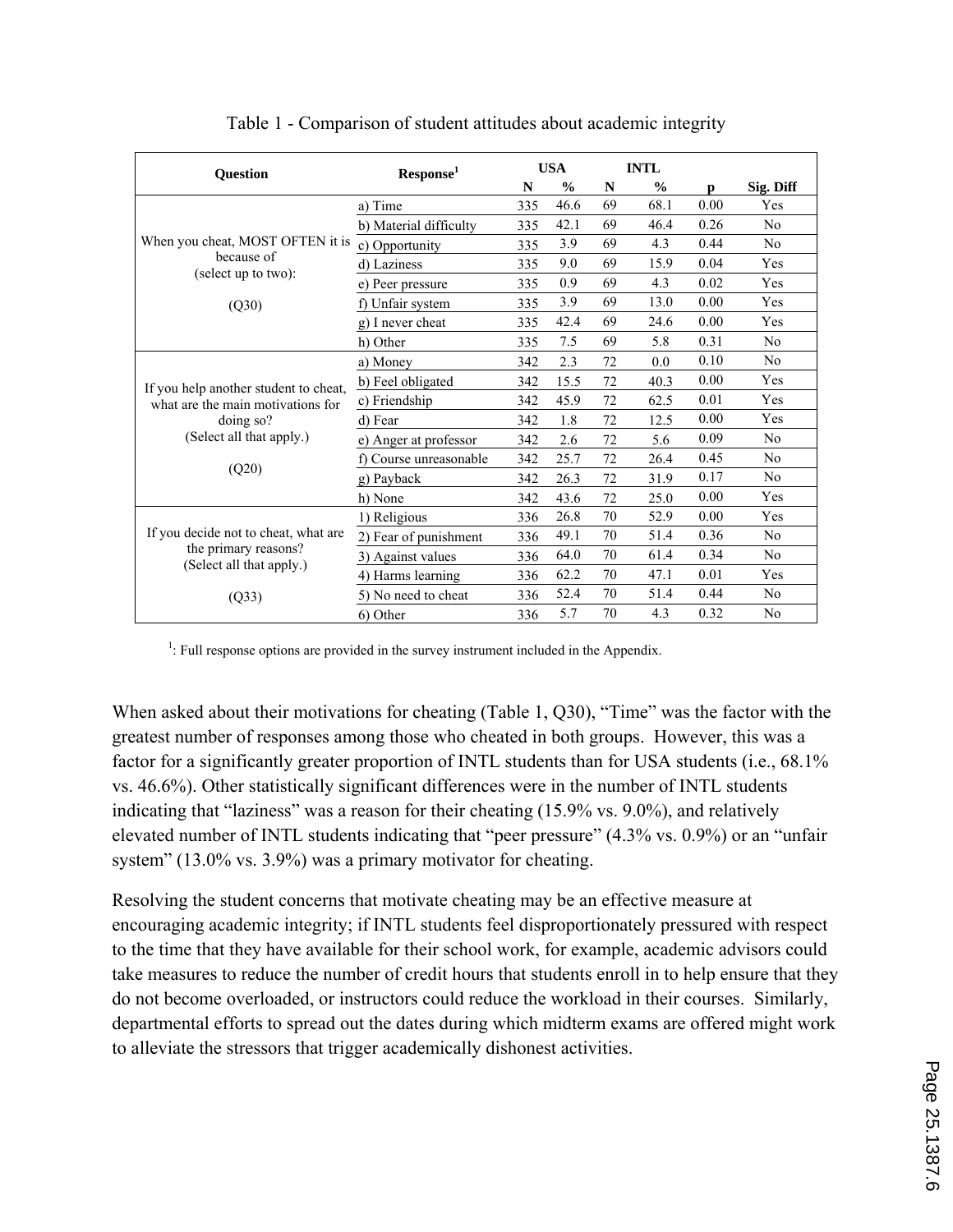When polled about the primary reasons why students decide not to cheat, there were two significant differences between USA and INTL students: the proportion of students who avoid cheating for religious reasons, and the percentage of students who avoid cheating because of their belief that it harms learning. 52.9% of INTL students indicated that religious reasons are a primary factor in avoiding cheating, compared to 26.8% of USA students. USA students, on the other hand, were more likely to avoid cheating because it hurts learning (62.2% vs. 47.1%). An understanding of which reasons not to cheat are most important to students in different countries could aid instructors in focusing their efforts to persuade students to be academically honest.

| Question <sup>1</sup>                              | Response <sup>2</sup>     |     | <b>USA</b> |           |    | <b>INTL</b> |                           | Sig.        |
|----------------------------------------------------|---------------------------|-----|------------|-----------|----|-------------|---------------------------|-------------|
|                                                    |                           |     | N          | $\%$      | N  | $\%$        | D                         | Diff        |
| 17- Cheating concealment                           | 1) Cheat openly           |     | 345        | 7.0       | 73 | 16.4        | 0.00                      | Yes         |
| 28- Perception of # cheat                          | 1) Widespread             |     | 342        | 17.3      | 71 | 29.6        | 0.01                      | Yes         |
|                                                    | $3&4)$ rare or not ever   |     | 342        | 44.2      | 71 | 33.8        | 0.05                      | No          |
| 29- Impression cheat freq.                         | 1) Nearly every HW        |     | 343        | 22.7      | 71 | 38.0        | 0.00                      | Yes         |
|                                                    | $3&4)$ rare or not ever   |     | 343        | 49.0      | 71 | 31.0        | 0.00                      | Yes         |
| 32- Parents reaction cheat                         | 1) Very upset             |     | 336        | 53.6      | 71 | 54.9        | 0.42                      | No          |
|                                                    | 3) Not care               |     | 336        | 7.1       | 71 | 5.6         | 0.32                      | No          |
|                                                    | 4) Don't know             |     | 336        | 20.8      | 71 | 21.1        | 0.48                      | No          |
| 34- HW copy penalty                                | 1-4) No / Minor penalties |     | 330        | 46.1      | 67 | 74.6        | 0.00                      | Yes         |
|                                                    | 5-7) Major penalties      |     | 330        | 15.2      | 67 | 13.4        | 0.36                      | No          |
|                                                    | 8) Don't know             |     | 330        | 35.8      | 67 | 9.0         | 0.00                      | Yes         |
| 39- Prof. care about cheat                         | 1) Don't care             |     | 330        | 2.7       | 65 | 6.2         | 0.08                      | No          |
|                                                    | 3) Care a lot             |     | 330        | 40.9      | 65 | 41.5        | 0.46                      | No          |
|                                                    | 4) Don't know             |     | 330        | 8.2       | 65 | 4.6         | 0.16                      | No.         |
|                                                    |                           |     |            |           |    |             |                           |             |
| Question <sup>1</sup>                              |                           |     | <b>USA</b> |           |    | <b>INTL</b> |                           | Sig.        |
|                                                    |                           | N   | <b>AVG</b> | <b>SD</b> | N  | AVG         | <b>SD</b><br>$\mathbf{D}$ | <b>Diff</b> |
| 40- Solution manual in what % of courses           |                           | 306 | 27.8       | 30.5      | 60 | 22.5        | 25.4<br>0.09              | No          |
| 41- Same HW as previous semester in what % courses |                           | 167 | 35.4       | 30.2      | 49 | 24.2        | 28.5<br>0.00              | Yes         |

Table 2 - Comparison of student perceptions about academic integrity issues

<sup>1</sup>: Full question text is provided in the survey instrument included in the Appendix.<br><sup>2</sup>: Full regnance ontions are provided in the survey instrument included in the Appendix.

 $2$ : Full response options are provided in the survey instrument included in the Appendix.

Students' perception of the academic environment around them may have important interactions with their attitudes about the acceptability of cheating, and their likelihood in engaging in academically dishonest behavior [8]. As indicated by the response to a question that asked whether cheating at their university occurred openly or was concealed by students (see Table 2), INTL students were significantly more likely than USA students to indicate that cheating occurred in the open without concealment (16.4% vs. 7.0%). This relatively higher rate of openness about cheating among INTL students may interact with elevated perceptions that cheating is "widespread", which 29.6% of INTL students indicated, compared to only 17.3% of USA students.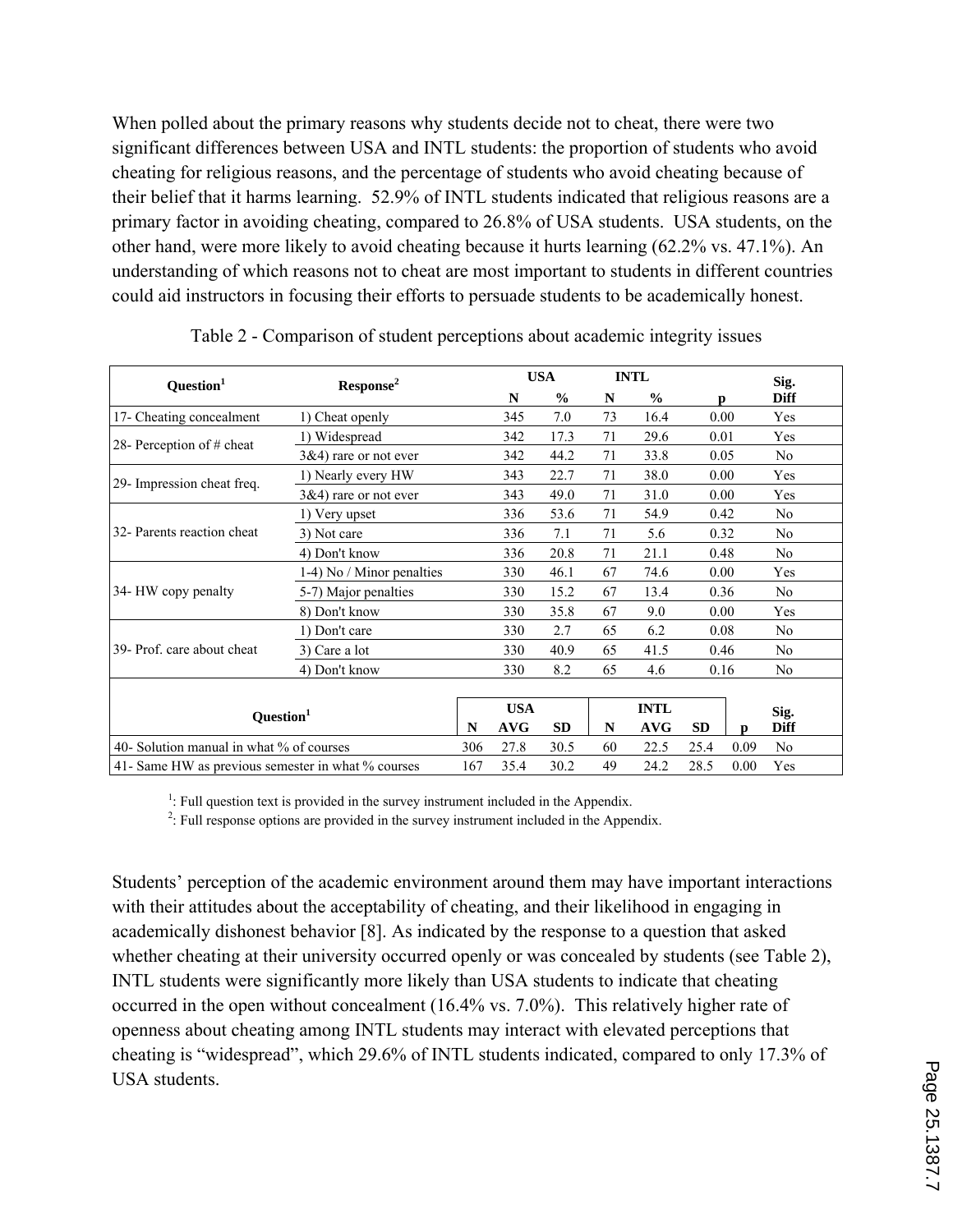Likewise, INTL students have a significantly higher perception about how often those around them copy homework assignments, with 38.0% of international students reporting that students in their classes cheat on "nearly every homework assignment", compared to 22.7% of USA students.

INTL students report significantly reduced penalties for copying homework assignments compared to USA students, with 74.6% saying that the typical penalty when caught copying a homework assignment are punishments that, since they are no more harsh than the outcome of not submitting an assignment in the first place, are unlikely to have a deterrent effect against submitting another student's work: "Nothing," "Given a warning," "A reduced grade for that homework assignment," or "A zero on that homework assignment". For USA students, 46.1% of students indicate that these are the typical penalty for copying a homework assignment. Interestingly, a substantial number of USA students (i.e., 35.8%) are unaware of the penalty for copying a homework assignment.

Differences in the behavior and perceptions of international students compared to USA students might not be due to differences in parental or instructor expectations. Perceived likely response to being caught cheating was remarkably similar for USA and INTL students, with about 55% of each group indicating that their parents would be "very upset" to find out. Similarly, USA and INTL students had a similar profile in their perception of how much professors care about cheating in their courses, with about 40% in each group saying that their professors "care a lot". In both of these questions one might hope that parents and professors would be communicating more clear expectations and high standards than the students seem to understand, but the minimal differences in the responses to these questions suggest that the cause of significant differences in cheating behavior may be due to other factors.

When asked to identify which courses they are most likely to cheat in (O31, Table 3), a significantly higher percentage of INTL students indicated that "math & science" courses were the ones that they were most likely to cheat in compared to USA students (23.9% vs. 15.2%). 44.9% of USA students responded "I never cheat" to this question, which is consistent with the 42.4% of USA students who indicate that they do not cheat in question 30 (see Table 1). However, 33.8% of INTL students answered "I never cheat" on Q31, which is higher than the 24.6% who responded in a similar way on question 30. Thus, depending on which of the survey question responses one considers, the rate of cheating among INTL students may be somewhere between 66.2% and 75.4%.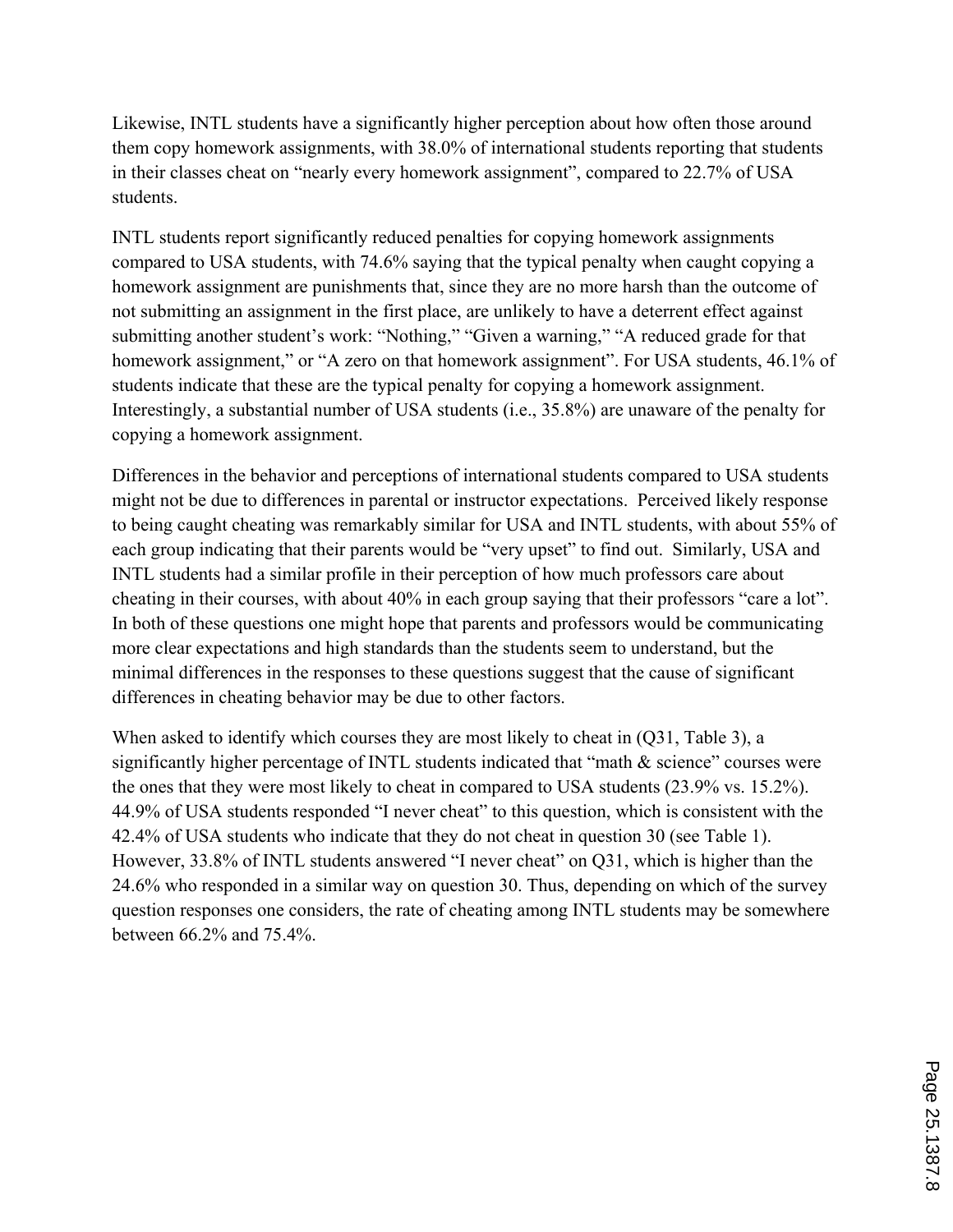| Question <sup>1</sup>                               | Response <sup>2</sup>   |     | <b>USA</b> |               | <b>INTL</b> |               |           |      |      | Sig.           |
|-----------------------------------------------------|-------------------------|-----|------------|---------------|-------------|---------------|-----------|------|------|----------------|
|                                                     |                         |     | N          | $\frac{0}{0}$ | N           | $\frac{6}{9}$ |           | n    |      | <b>Diff</b>    |
| 31- Courses cheat in                                | Engineering             |     | 341        | 15.5          | 71          | 16.9          |           | 0.39 |      | N <sub>0</sub> |
|                                                     | 2) Math & Science       |     | 341        | 15.2          | 71          | 23.9          |           | 0.04 |      | Yes            |
|                                                     | 3) Humanities           |     | 341        | 12.0          | 71          | 7.0           |           | 0.11 |      | N <sub>0</sub> |
|                                                     | 4) All courses equally  |     | 341        | 12.3          | 71          | 18.3          |           | 0.09 |      | N <sub>0</sub> |
|                                                     | 5) None - I never cheat |     | 341        | 44.9          | 71          | 33.8          |           | 0.04 |      | Yes            |
|                                                     |                         |     |            |               |             |               |           |      |      |                |
|                                                     |                         |     | <b>USA</b> |               |             | <b>INTL</b>   |           |      |      | Sig.           |
| Ouestion <sup>1</sup>                               |                         | N   | <b>AVG</b> | <b>SD</b>     | N           | AVG           | <b>SD</b> |      |      | <b>Diff</b>    |
| 24- How often do you copy HW assignments $(\%)$     |                         | 341 | 9.1        | 16.4          | 71          | 16.8          | 24.3      |      | 0.00 | Yes            |
| 25- How often do you copy lab reports (%)           |                         | 342 | 7.1        | 15.9          | 73          | 7.6           | 16.7      |      | 0.41 | N <sub>0</sub> |
| 26- How often do you cheat during Ouiz/Exams $(\%)$ |                         | 344 | 2.4        | 9.5           | 72          | 5.2           | 14.4      |      | 0.01 | Yes            |

| Table 3 - Comparison of student academic integrity behaviors |  |  |
|--------------------------------------------------------------|--|--|
|--------------------------------------------------------------|--|--|

<sup>1</sup>: Full question text is provided in the survey instrument included in the Appendix.<br><sup>2</sup>: Full regnance ontions are provided in the survey instrument included in the Appendix.

 $2$ : Full response options are provided in the survey instrument included in the Appendix.

## **Conclusions**

Administration and analysis of a survey assessing undergraduate engineering student behavior, attitudes, and perceptions relative to academic integrity issues identified the following differences between students in the USA group compared to students in the INTL group:

- A significantly greater number of INTL students (between 66.2% 75.4%) admit to cheating compared to USA students (57.6%). Likewise, the frequency that students report to engage in academically dishonest activities is greater for INTL students (e.g., 16.8% of homework assignments are copied, on average) than USA students (e.g., 9.1% of homework assignments).
- Time pressure is a significantly greater motivating factor when it comes to cheating for INTL students than for USA students (68.1% vs. 46.6%), as is the perception that the academic system is unfair (15.9% for INTL vs. 9.0% for USA)
- Motivations for avoiding cheating are significantly different between INTL and USA students, with 52.9% of INTL students identifying religious reasons as a primary factor not to cheat (compared to 26.8% of USA students). The perception that cheating "harms learning" is a primary reason to avoid cheating for 62.2% of USA students, compared to 47.1% of INTL students.
- Compared to USA students, INTL students perceive that cheating around them (a) occurs more openly, (b) is engaged in by a greater number of their peers, and (c) happens more frequently.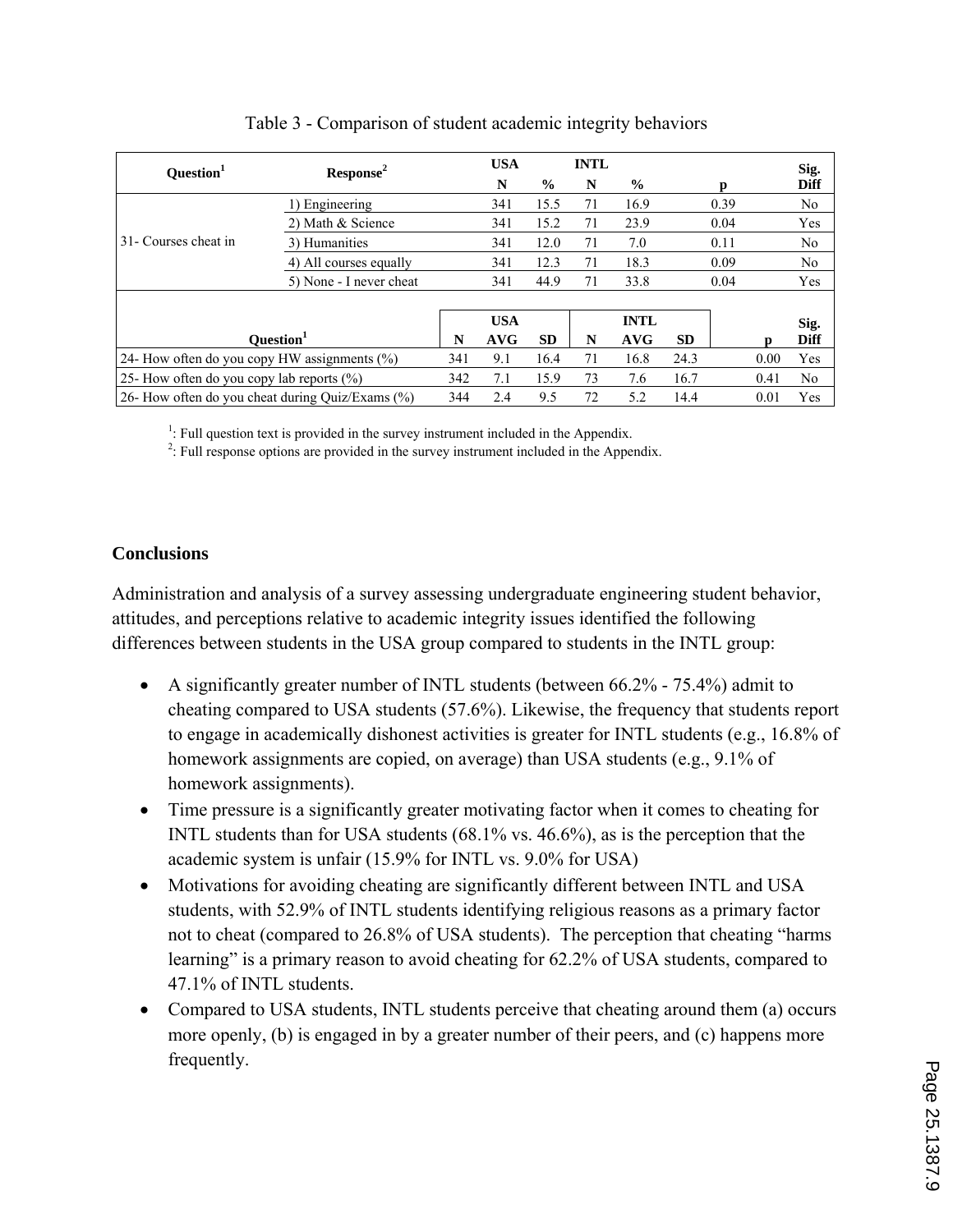Although anticipated parental reactions to cheating and perception of faculty attitudes about cheating are similar between INTL and USA students, INTL students report generally lighter typical penalties for copying homework assignments.

In view of these results, additional analysis is anticipated in order to identify correlations between the students in each population who report that they cheat and their respective attitudes and perceptions relative to such issues as the ubiquity of cheating around them, faculty attitudes about cheating, and motivations for avoiding cheating when it is not engaged in. Likewise, additional research is warranted to investigate variations in students' definitions of which activities constitute "cheating", and how these perceptions may interplay with a willingness to engage in homework copying and complicity in helping others to cheat.

#### **Bibliography**

- [1] Chris Park (2003): In Other (People's) Words: Plagiarism by university students-- literature and lessons, Assessment & Evaluation in Higher Education, 28:5, 471-488
- [2] http://www.academicintegrity.org/
- [3] http://www.apfei.edu.au/
- [4] Donald L. McCabe, Linda Klebe Trevino, Kenneth D. Butterfield (1999) Academic Integrity in Honor Code and Non-Honor Code Environments: A Qualitative Investigation, The Journal of Higher Education, Vol. 70, No. 2, pp. 211-234
- [5] Gallant, Tricia Bertram (2008) "Twenty-First Century Forces Shaping Academic Integrity." ASHE Higher Education Report 33, no. 5 (January 2008): 65-78.
- [6] Betty Leask (2006): Plagiarism, cultural diversity and metaphor—implications for academic staff development, Assessment & Evaluation in Higher Education, 31:2, 183-199
- [7] Janice Payan, James Reardon, and Denny E. McCorkle (2010) The Effect of Culture on the Academic Honesty of Marketing and Business Students, Journal of Marketing Education December 2010 32: 275-291,
- [8] James Ogilvie (2007). The Application of Self-Efficacy and Deterrence Theory to Academic Misconduct: An Examination of Plagiarism among Australian University Students. Honours Thesis. Griffith University.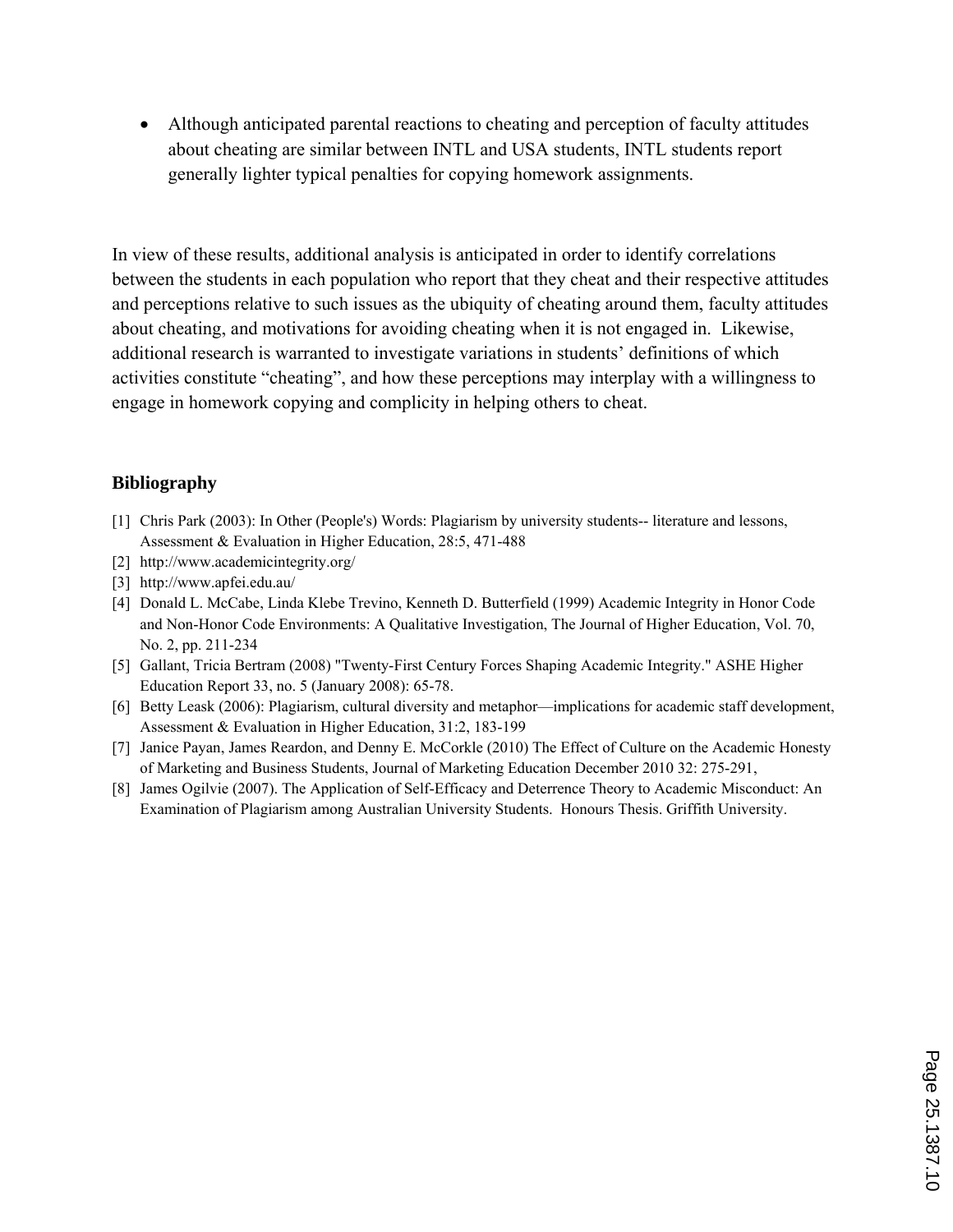## **Appendix -** Survey instrument

[Note: In the survey questions listed below, categorical responses have been numbered or are otherwise labeled for ease of reference. In the actual survey instrument utilized, responses were not numbered, and in fact were randomized such that their order of appearance varied from respondent to respondent.]

- 1. I have read the Consent to Participate and give my consent to participate in this survey
	- 1) Yes
	- 2) No
- 2. Specify your gender.
	- 1) Male
	- 2) Female
- 3. What country are you currently residing in?
- 4. How long have you been living in your present country of residence?
	- 1) Less than 1 year
	- 2) 1-3 years
	- 3) 3-8 years
	- 4)  $8 + \text{years}$
- 5. Which country did you live in previously (if applicable)?

6. Please enter your high school grades average, and the rating scale used. (For example: 3.3/4.0 or 87/100 or 2.3/6)

7. What is your most-recent TOEFL score or IELTS score? (Leave blank if you have not taken the TOEFL or IELTS.)

8. How many semesters did you attend a full-time intensive English language training program or foundation year after high school, but before starting your major courses at university?

- 1) None I did not attend
- 2) 1
- 3) 2
- 4) 3
- 5) 4

9. In what University are you presently enrolled?

#### 10. What is your major?

- 1) Computer Science
- 2) Chemical Engineering
- 3) Civil Engineering
- 4) Computer Engineering
- 5) Electrical Engineering
- 6) Mechanical Engineering
- 7) Medicine
- 8) Nursing
- 9) Other (please specify)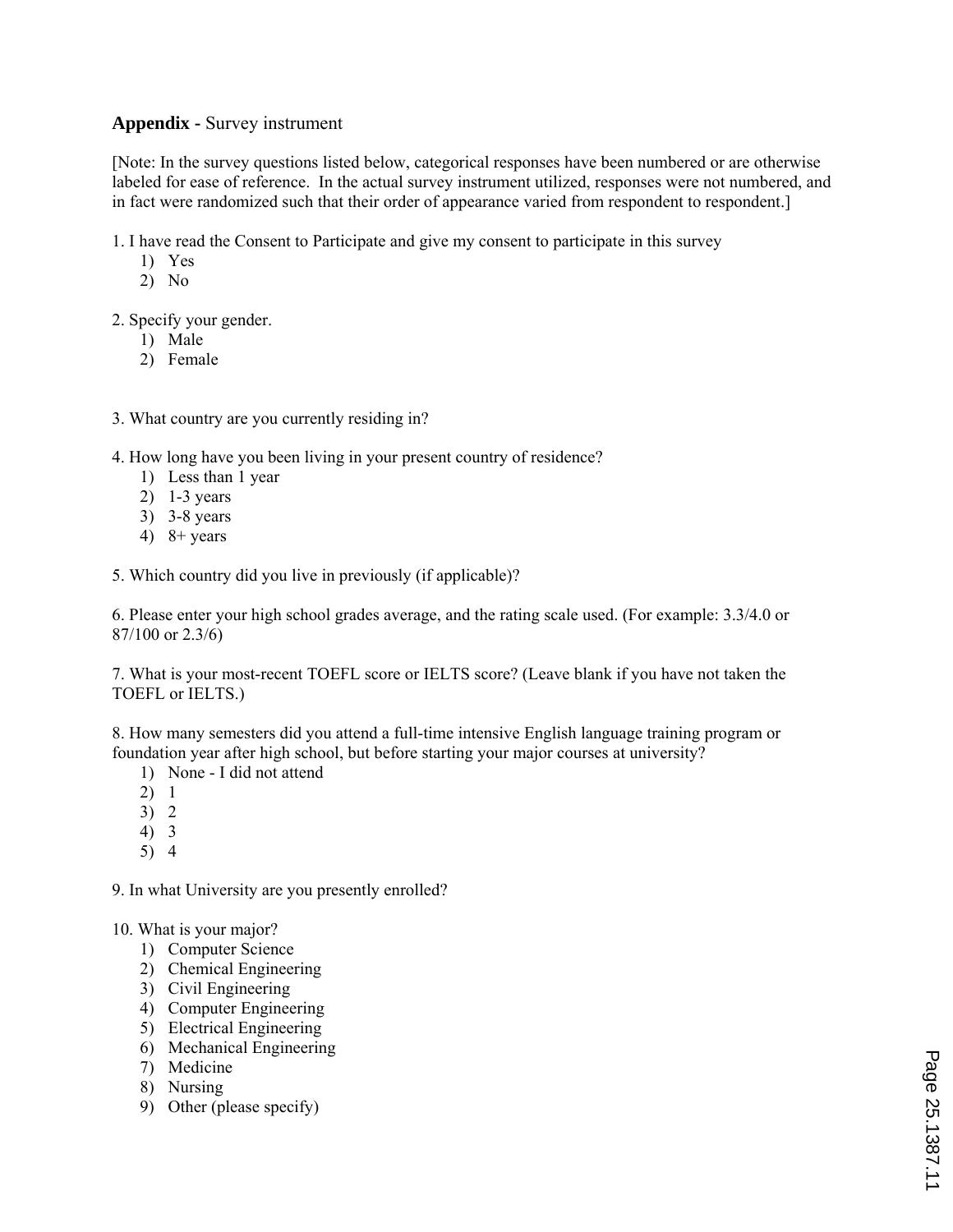11. What is your current academic status? (Note: do not count time spent in non-degree-seeking preparatory programs, such as intensive English training)

- 1) First year student (i.e., "Freshman")
- 2) Second year student (i.e., "Sophomore")
- 3) Third year student (i.e., "Junior")
- 4) Fourth year student (i.e., "Senior")

12. How many credit hours (or credit points) are you taking this semester?

13. What is your cumulative grade average at your current university, and what is the scale? (For example: 2.85/4.0 or 75/100 or 2.6/6)

14. Do you live in the dorms?

- 1) Yes
- 2) No

15. Which of the following study methods do you regularly use? (Check all that apply.)

- a) Attending class lectures
- b) Working on homework assignments together with other students
- c) Reading the textbook
- d) Printing notes provided by the instructor
- e) Taking my own handwritten notes during class lectures
- f) Copying other students' notes because they are better in taking notes
- g) Researching on the internet

16. In your opinion, which of the following are considered "cheating"? (Check all that apply.)

- a) Completely copying another student's homework assignment and submitting it as your own work
- b) Doing part of a homework assignment yourself, copying part of the assignment from another student, and then submitting the assignment as your own work
- c) Solving a question that you could only answer because you accidentally saw the solution and then submitting it
- 17. At your university, students who cheat:
	- 1) Cheat openly, without really trying to hide it.
	- 2) Cheat somewhat cautiously, with some efforts to conceal what they are doing.
	- 3) Are very careful about cheating, taking extreme measures to avoid being detected.
	- 4) I don't know.

18. In an exam, if Student A allows Student B to copy answers:

- 1) Both Student A and Student B are guilty of cheating.
- 2) Only Student A (the person providing the answer) is guilty of cheating.
- 3) Only Student B (the person taking the answer) is guilty of cheating.
- 4) Neither student is guilty of cheating.

19. In general, what do you think about copying homework assignments?

- 1) It HELPS learning.
- 2) It HURTS learning.
- 3) It has NO EFFECT on learning.
- 4) I don't know.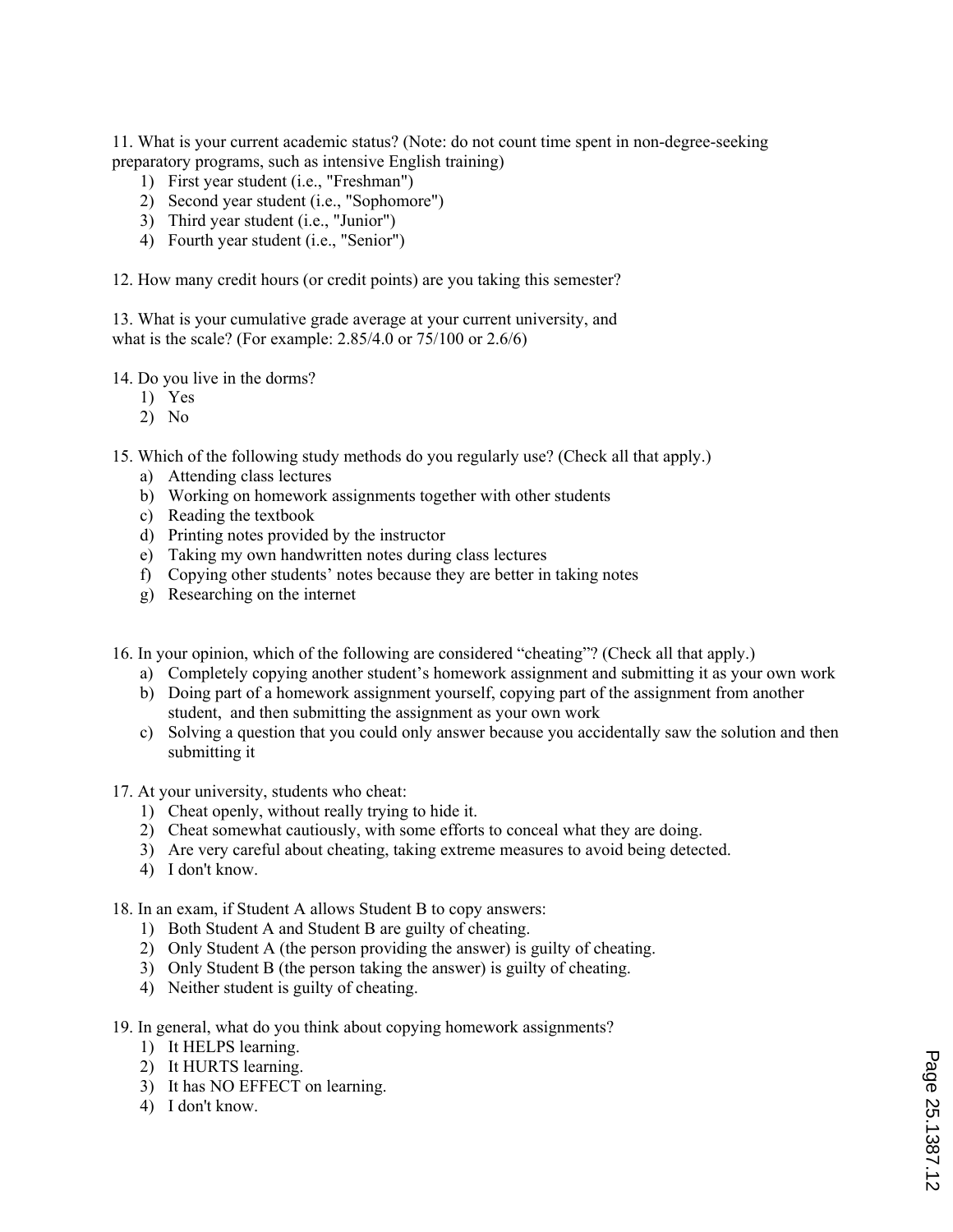20. If you help another student to cheat, what are the main motivations for doing so? (Select all that apply.)

- a) To get money from the student I am helping to cheat.
- b) The other student asked me and I feel obligated to say yes.
- c) The other student is my friend and I want to help him or her.
- d) I am afraid of the other student, and feel too intimidated to say no.
- e) I am angry at the professor or university, and helping another student cheat is revenge.
- f) The course expectations are unreasonable.
- g) To get the help from this student another time, or to pay them back for helping me previously.
- h) None of the above would ever motivate me to help another student cheat.
- 21. In your opinion, which of the following are considered "plagiarism"? (select all that apply)
	- a) Copying words from a website into a research paper and not citing the reference.
	- b) Using the ideas from another source, changing the words around while you summarize, but not citing the reference.
	- c) Using photos from a website in your research paper without providing a reference.

22. At some universities, students are given academic integrity regulations during orientation, or at the beginning of each semester. Have you ever been given a paper copy of your university academic integrity regulations?

- 1) Yes
- 2) No
- 3) I don't remember
- 23. Did you ever cheat in high school?
	- 1) Yes
	- 2) No

24. How often (% of the time) do you copy at least part of a HOMEWORK assignment from another student? FOR EXAMPLE: If there are 10 assignments in a semester, and you copy at least part of 2 of them, then that is 20%. If you never copy homework assignments, then that is 0%. (Remember: this survey is anonymous.)

25. How often (% of the time) do you copy at least part of a LAB REPORT from another student?

26. How often (% of the time) do you cheat during QUIZZES or EXAMS?

27. Would you consider paying somebody to do school work (e.g., homework, lab reports, writing assignments) that was assigned for you to do?

- 1) Yes
- 2) No

28. What is your perception of how many students cheat in your classes?

- 1) Cheating is widespread more than 50% of students sometimes cheat.
- 2) Cheating is occasional 25% 50% of students sometimes cheat.
- 3) Cheating is rare few students cheat; it occurs rarely.
- 4) Cheating does not ever occur.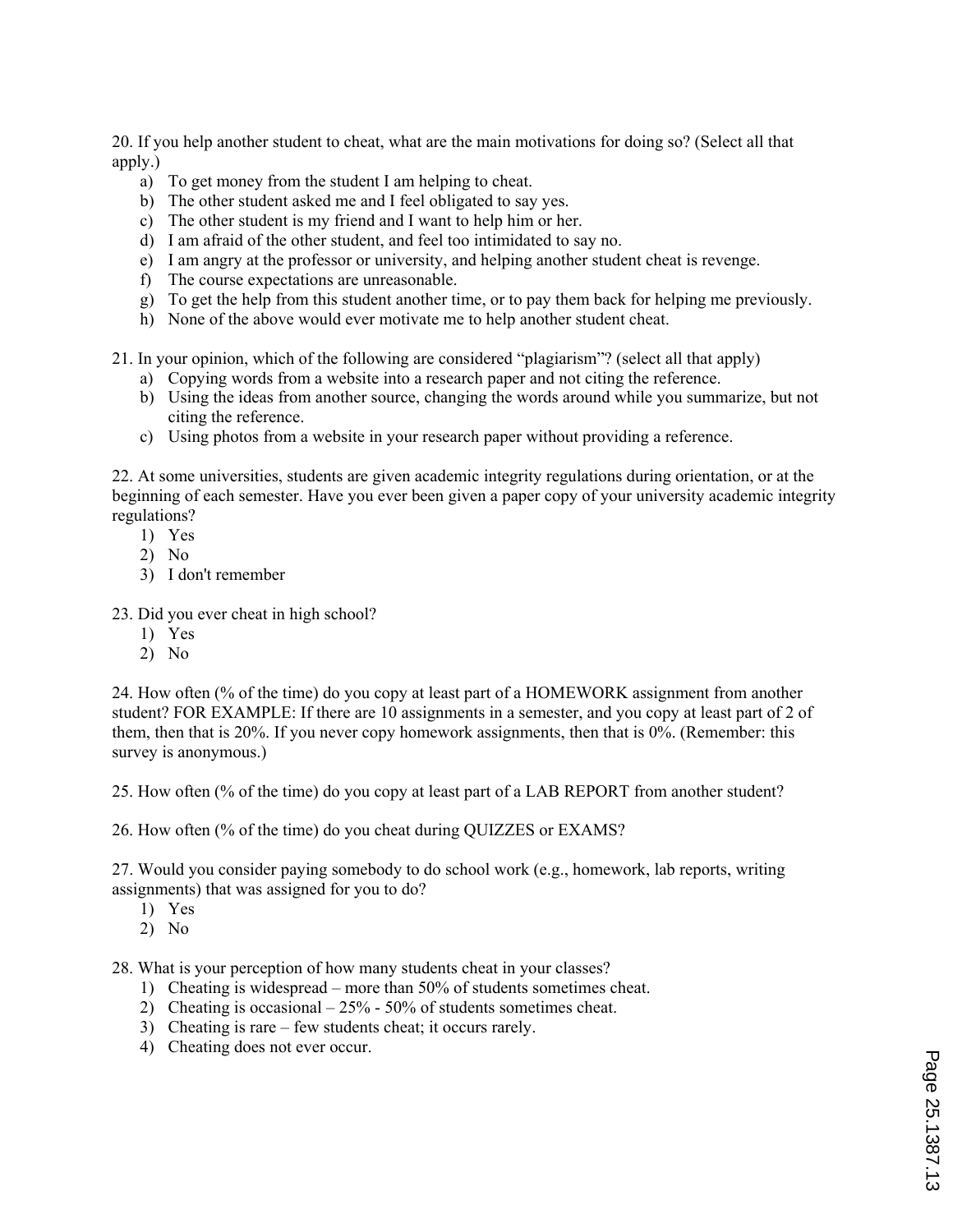- 29. What is your impression of how often other students cheat in your classes?
	- 1) Nearly every homework
	- 2) About every second homework
	- 3) Rarely
	- 4) Never
- 30. When you cheat, MOST OFTEN it is because of (select up to two):
	- a) Time pressure the student doesn't have enough time to do everything that is assigned or to study everything in time
	- b) Excessive difficulty of the material the assignment, quiz, or test is beyond the ability of the student
	- c) Opportunity it is possible to cheat, so I just do it
	- d) Laziness I don't feel like putting in the effort required to learn the material
	- e) Peer pressure everyone else is cheating
	- f) Unfairness of the academic system some rules or practices of the university or course are not fair, so I cheat to balance that out.
	- g) I never cheat.
	- h) Other (please specify)
- 31. Which courses are you most likely to cheat in?
	- 1) Engineering
	- 2) Math & Science
	- 3) Humanities & General Education Courses (e.g., history, psychology, sociology, international relations, etc.)
	- 4) All different types of courses equally
	- 5) None I never cheat.
- 32. What is your impression of how your parents feel about if you were cheating?
	- 1) My parents would be very upset if I cheat. If I cheated I would be careful to conceal it from them.
	- 2) My parents would be somewhat upset if I cheat, but eventually would understand or I could convince them it was okay.
	- 3) My parents would not really care if I cheat.
	- 4) I don't know.
- 33. If you decide not to cheat, what are the primary reasons?
	- a) Religious reasons.
	- b) Fear of getting caught and being punished.
	- c) It is against my personal values.
	- d) Because cheating would interfere with my learning.
	- e) I feel no need to cheat.
	- f) Other (please specify)
- 34. In your classes, what is the usual penalty if a student is caught copying a Homework Assignment?
	- 1) Nothing
	- 2) Given a warning
	- 3) A reduced grade for that homework assignment
	- 4) A zero on that homework assignment
	- 5) A zero for all homework assignments for the entire semester
	- 6) Reported to the Dean, Department Chair, or Academic disciplinary committee
	- 7) Dropped from the course / given a failing grade
	- 8) I don't know
	- 0) Other (please specify)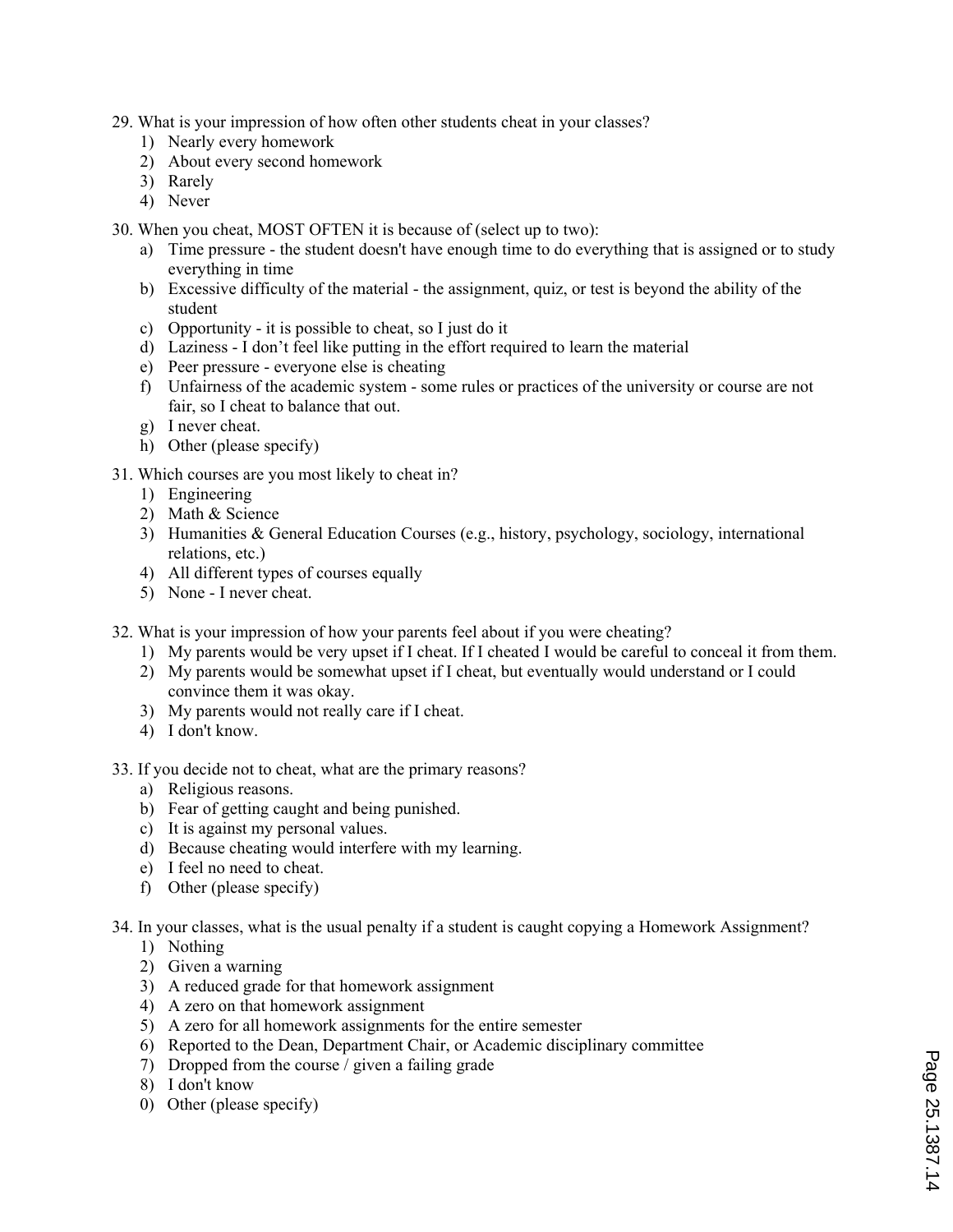- 35. In your classes, what is the usual penalty if a student is caught copying a Lab Report?
	- 1) Nothing
	- 2) Given a warning
	- 3) A reduced grade for that homework assignment
	- 4) A zero on that homework assignment
	- 5) A zero for all homework assignments for the entire semester
	- 6) Reported to the Dean, Department Chair, or Academic disciplinary committee
	- 7) Dropped from the course / given a failing grade
	- 8) I don't know
	- 0) Other (please specify)
- 36. In your classes, what is the usual penalty if a student is caught cheating in a Quiz or Exam?
	- 1) Nothing
	- 2) Given a warning
	- 3) A reduced grade for that homework assignment
	- 4) A zero on that homework assignment
	- 5) A zero for all homework assignments for the entire semester
	- 6) Reported to the Dean, Department Chair, or Academic disciplinary committee
	- 7) Dropped from the course / given a failing grade
	- 8) I don't know
	- 0) Other (please specify)

37. Have you ever been caught cheating while at your university?

- 1) Yes
- 2) No

38. If you HAVE been caught cheating at the university, did you stop cheating after you were caught, or did you continue cheating.

- 1) Not applicable I have never been caught cheating at university and/or have never cheated at university.
- 2) Yes after being caught I stopped cheating.
- 3) No after being caught I continued cheating.

39. What is your impression about how much professors care about students cheating in their classes?

- 1) Professors do not care at all whether students cheat in their classes.
- 2) Professors care somewhat about student cheating, and take some measures to prevent it.
- 3) Professors care a lot about students cheating, and work vigorously to prevent it.
- 4) I don't know.

40. In what percent of your courses is the homework solution manual available BEFORE the homework due-date (such as a solution manual passed down from previous semesters, or downloaded from an internet source)? FOR EXAMPLE: If a homework solution manual is available in 1 of your 5 classes, then that is 20%.

41. In what percent of your courses do professors give you the same HOMEWORK PROBLEMS as was assigned to students in a previous semester? (Note: if you don't know, just type in "??")

42. In what percent of your courses do professors give you the same LAB ASSIGNMENTS as was assigned to students in a previous semester? (Note: if you don't know, just type in "??")